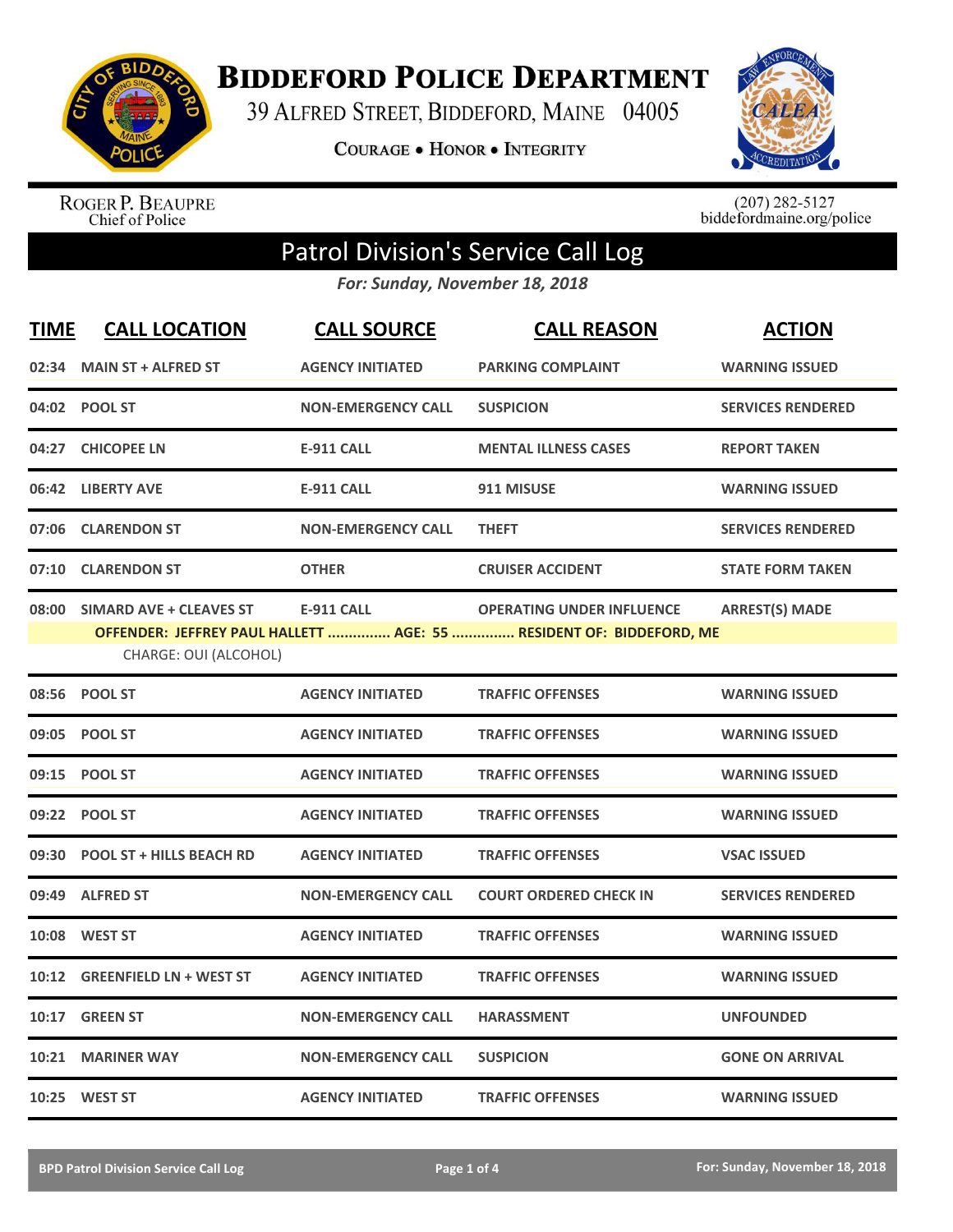| <b>TIME</b>                                                                                                            | <b>CALL LOCATION</b>           | <b>CALL SOURCE</b>        | <b>CALL REASON</b>                                  | <b>ACTION</b>                |  |
|------------------------------------------------------------------------------------------------------------------------|--------------------------------|---------------------------|-----------------------------------------------------|------------------------------|--|
|                                                                                                                        | 10:37 POOL ST                  | <b>AGENCY INITIATED</b>   | <b>PAPERWORK</b>                                    | <b>PAPERWORK NOT SERVED</b>  |  |
|                                                                                                                        | 10:48 SUMMER ST                | <b>E-911 CALL</b>         | <b>SUSPICION</b>                                    | <b>REPORT TAKEN</b>          |  |
|                                                                                                                        | 11:01 WENTWORTH ST + SMALLS CT | <b>NON-EMERGENCY CALL</b> | <b>PARKING COMPLAINT</b>                            | <b>PARKING TICKET ISSUED</b> |  |
|                                                                                                                        | 11:03 POOL ST                  | <b>AGENCY INITIATED</b>   | <b>TRAFFIC OFFENSES</b>                             | <b>WARNING ISSUED</b>        |  |
|                                                                                                                        | 11:11 POOL ST                  | <b>AGENCY INITIATED</b>   | <b>TRAFFIC OFFENSES</b>                             | <b>WARNING ISSUED</b>        |  |
|                                                                                                                        | 11:11 GILBERT PL               | <b>E-911 CALL</b>         | <b>WATER EMERGENCY (OCEAN)</b>                      | <b>SERVICES RENDERED</b>     |  |
|                                                                                                                        | 11:24 ALFRED ST                | <b>WALK-IN AT STATION</b> | <b>COURT ORDERED CHECK IN</b>                       | <b>SERVICES RENDERED</b>     |  |
|                                                                                                                        | 11:39 WEST CUTTS ST            | <b>E-911 CALL</b>         | <b>DEATH ATTENDED &amp; UNATTENDED REPORT TAKEN</b> |                              |  |
|                                                                                                                        | 12:08 EVANS RD                 | <b>E-911 CALL</b>         | <b>SUSPICION</b>                                    | <b>NO ACTION REQUIRED</b>    |  |
|                                                                                                                        | 12:26 MILE STRETCH RD          | <b>AGENCY INITIATED</b>   | <b>TRAFFIC OFFENSES</b>                             | <b>WARNING ISSUED</b>        |  |
|                                                                                                                        | 12:35 MILE STRETCH RD          | <b>AGENCY INITIATED</b>   | <b>TRAFFIC OFFENSES</b>                             | <b>WARNING ISSUED</b>        |  |
|                                                                                                                        | 12:42 MILE STRETCH RD          | <b>AGENCY INITIATED</b>   | PEDESTRIAN VIOLATION                                | <b>WARNING ISSUED</b>        |  |
|                                                                                                                        | 12:52 POOL ST                  | <b>AGENCY INITIATED</b>   | <b>TRAFFIC OFFENSES</b>                             | <b>VSAC ISSUED</b>           |  |
|                                                                                                                        | 13:24 ORCHARD ST               | <b>NON-EMERGENCY CALL</b> | <b>CODES ENFORCEMENT</b>                            | <b>SERVICES RENDERED</b>     |  |
|                                                                                                                        | 13:46 ELM ST                   | <b>NON-EMERGENCY CALL</b> | <b>DISABLED VEHICLE</b>                             | <b>SERVICES RENDERED</b>     |  |
|                                                                                                                        | 14:01 HILL ST                  | <b>AGENCY INITIATED</b>   | <b>TRAFFIC OFFENSES</b>                             | <b>WARNING ISSUED</b>        |  |
|                                                                                                                        | 14:17 POOL ST                  | <b>AGENCY INITIATED</b>   | <b>TRAFFIC OFFENSES</b>                             | <b>VSAC ISSUED</b>           |  |
|                                                                                                                        | 15:15 MAIN ST                  | E-911 CALL                | <b>SUSPICION</b>                                    | <b>ARREST(S) MADE</b>        |  |
| OFFENDER: KRISTYN MARIE LACHANCE  AGE: 29  RESIDENT OF: BIDDEFORD, ME<br><b>CHARGE: VIOLATING CONDITION OF RELEASE</b> |                                |                           |                                                     |                              |  |
|                                                                                                                        | 15:33 ALFRED ST + EDWARDS AVE  | <b>AGENCY INITIATED</b>   | <b>TRAFFIC OFFENSES</b>                             | <b>WARNING ISSUED</b>        |  |
|                                                                                                                        | 15:44 ALFRED ST                | <b>AGENCY INITIATED</b>   | <b>TRAFFIC OFFENSES</b>                             | <b>VSAC ISSUED</b>           |  |
|                                                                                                                        | 16:02 CARDINAL LN              | E-911 CALL                | <b>CIVIL COMPLAINT</b>                              | <b>CIVIL COMPLAINT</b>       |  |
|                                                                                                                        | 16:06 SOUTH ST                 | <b>NON-EMERGENCY CALL</b> | <b>SUSPICION</b>                                    | <b>FIELD INTERVIEW</b>       |  |
|                                                                                                                        | 16:22 MAIN ST                  | E-911 CALL                | 911 MISUSE                                          | <b>WARNING ISSUED</b>        |  |
|                                                                                                                        | 16:53 HILL ST                  | <b>WALK-IN AT STATION</b> | <b>SUSPICION</b>                                    | <b>REPORT TAKEN</b>          |  |
|                                                                                                                        | 17:00 MAY ST + ROBERTS ST      | <b>AGENCY INITIATED</b>   | <b>TRAFFIC OFFENSES</b>                             | <b>WARNING ISSUED</b>        |  |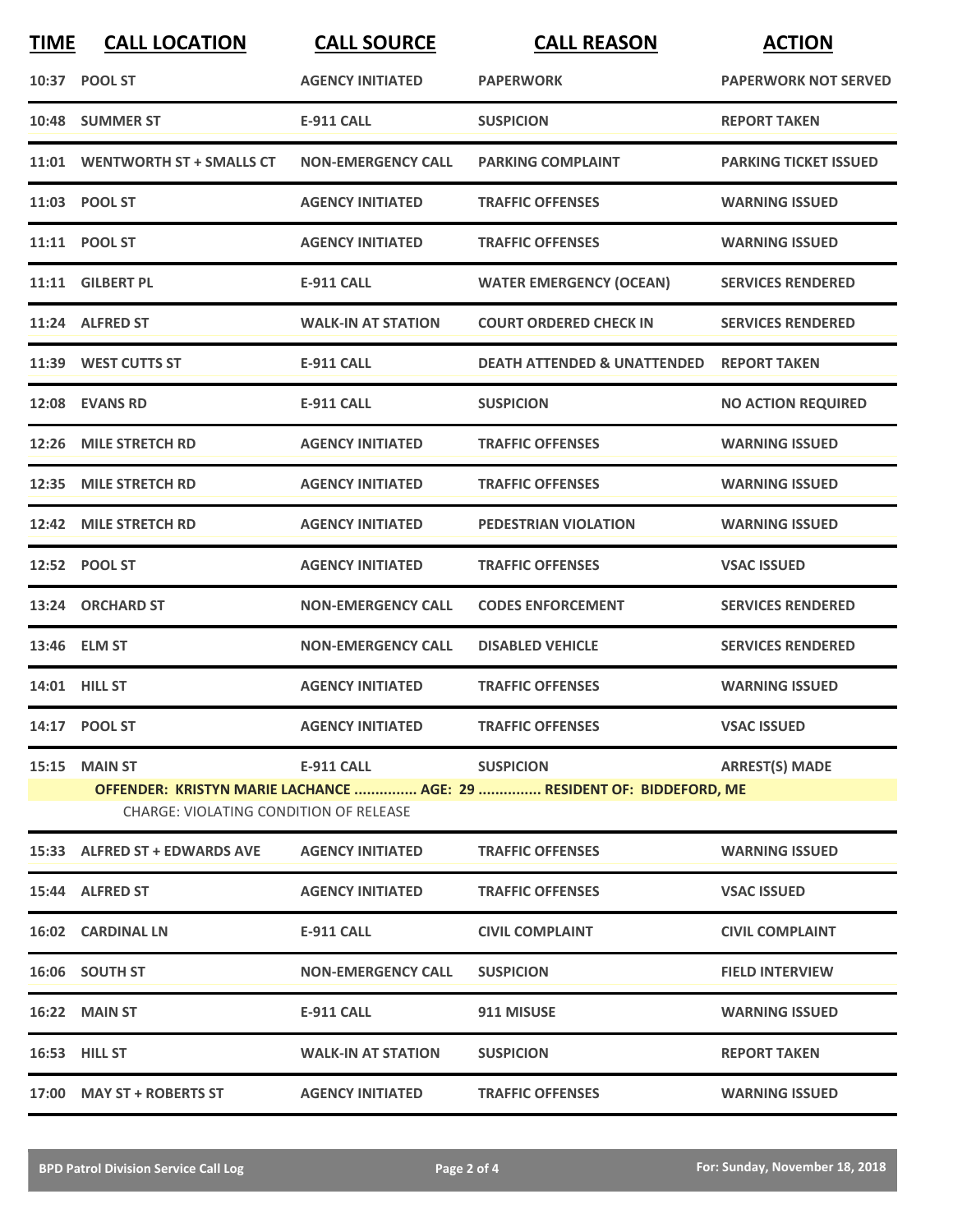| <b>TIME</b> | <b>CALL LOCATION</b>            | <b>CALL SOURCE</b>        | <b>CALL REASON</b>            | <b>ACTION</b>             |
|-------------|---------------------------------|---------------------------|-------------------------------|---------------------------|
|             | 17:03 POOL ST + HILLS BEACH RD  | <b>AGENCY INITIATED</b>   | <b>TRAFFIC OFFENSES</b>       | <b>DEFECT CARD ISSUED</b> |
|             | 17:17 ALFRED ST + MARINER WAY   | <b>AGENCY INITIATED</b>   | <b>TRAFFIC OFFENSES</b>       | <b>WARNING ISSUED</b>     |
| 17:39       | <b>BIRCH ST</b>                 | <b>E-911 CALL</b>         | <b>SUSPICION</b>              | <b>SERVICES RENDERED</b>  |
|             | 18:42 ALFRED ST                 | <b>AGENCY INITIATED</b>   | <b>TRAFFIC OFFENSES</b>       | <b>VSAC ISSUED</b>        |
|             | <b>18:44 MAIN ST</b>            | <b>AGENCY INITIATED</b>   | <b>TRAFFIC OFFENSES</b>       | <b>WARNING ISSUED</b>     |
|             | 18:47 ALFRED ST                 | <b>AGENCY INITIATED</b>   | <b>TRAFFIC OFFENSES</b>       | <b>WARNING ISSUED</b>     |
| 18:53       | <b>MCKENNEY DR</b>              | <b>NON-EMERGENCY CALL</b> | <b>ANIMAL COMPLAINT</b>       | <b>NO ACTION REQUIRED</b> |
| 19:11       | <b>MAIN ST + ALFRED ST</b>      | <b>AGENCY INITIATED</b>   | <b>TRAFFIC OFFENSES</b>       | <b>WARNING ISSUED</b>     |
|             | 19:19 ALFRED ST                 | <b>WALK-IN AT STATION</b> | <b>COURT ORDERED CHECK IN</b> | <b>SERVICES RENDERED</b>  |
|             | 19:21 ELM ST + LAMOTHE AVE      | <b>AGENCY INITIATED</b>   | <b>TRAFFIC OFFENSES</b>       | <b>WARNING ISSUED</b>     |
|             | 19:21 ALFRED ST + BIRCH ST      | <b>AGENCY INITIATED</b>   | <b>TRAFFIC OFFENSES</b>       | <b>WARNING ISSUED</b>     |
|             | 19:23 ALFRED ST + BOULDER WAY   | <b>AGENCY INITIATED</b>   | <b>TRAFFIC OFFENSES</b>       | <b>WARNING ISSUED</b>     |
|             | 19:23 ST MARYS ST               | <b>NON-EMERGENCY CALL</b> | <b>JUVENILE OFFENSES</b>      | <b>REPORT TAKEN</b>       |
| 19:44       | <b>ALFRED ST</b>                | <b>AGENCY INITIATED</b>   | <b>TRAFFIC OFFENSES</b>       | <b>WARNING ISSUED</b>     |
|             | 20:02 PRECOURT ST + MOUNTAIN RD | <b>AGENCY INITIATED</b>   | <b>TRAFFIC OFFENSES</b>       | <b>WARNING ISSUED</b>     |
|             | 20:14 BACON ST                  | <b>E-911 CALL</b>         | 911 MISUSE                    | <b>NEGATIVE CONTACT</b>   |
|             | 20:26 ALFRED ST + RAY ST        | <b>AGENCY INITIATED</b>   | <b>TRAFFIC OFFENSES</b>       | <b>WARNING ISSUED</b>     |
|             | 20:43 ALFRED ST                 | <b>NON-EMERGENCY CALL</b> | <b>ALL OTHER</b>              | <b>SERVICES RENDERED</b>  |
|             | 20:43 ORCHARD ST + ELM ST       | <b>NON-EMERGENCY CALL</b> | <b>SUSPICION</b>              | <b>UNFOUNDED</b>          |
|             | 21:00 ALFRED ST + SUMMER ST     | <b>AGENCY INITIATED</b>   | <b>TRAFFIC OFFENSES</b>       | <b>WARNING ISSUED</b>     |
|             | 21:09 ALFRED ST + ROBERTS ST    | <b>AGENCY INITIATED</b>   | <b>TRAFFIC OFFENSES</b>       | <b>WARNING ISSUED</b>     |
|             | 21:18 BARRA RD + ALFRED ST      | <b>AGENCY INITIATED</b>   | <b>TRAFFIC OFFENSES</b>       | <b>WARNING ISSUED</b>     |
|             | $21:19$ MAIN ST                 | <b>AGENCY INITIATED</b>   | <b>TRAFFIC OFFENSES</b>       | <b>WARNING ISSUED</b>     |
|             | 21:29 ALFRED ST                 | <b>AGENCY INITIATED</b>   | <b>TRAFFIC OFFENSES</b>       | <b>WARNING ISSUED</b>     |
|             | 21:43 ALFRED ST + WEST COLE RD  | <b>AGENCY INITIATED</b>   | <b>TRAFFIC OFFENSES</b>       | <b>WARNING ISSUED</b>     |
|             | 21:51 COLTON LN                 | E-911 CALL                | 911 MISUSE                    | <b>WARNING ISSUED</b>     |